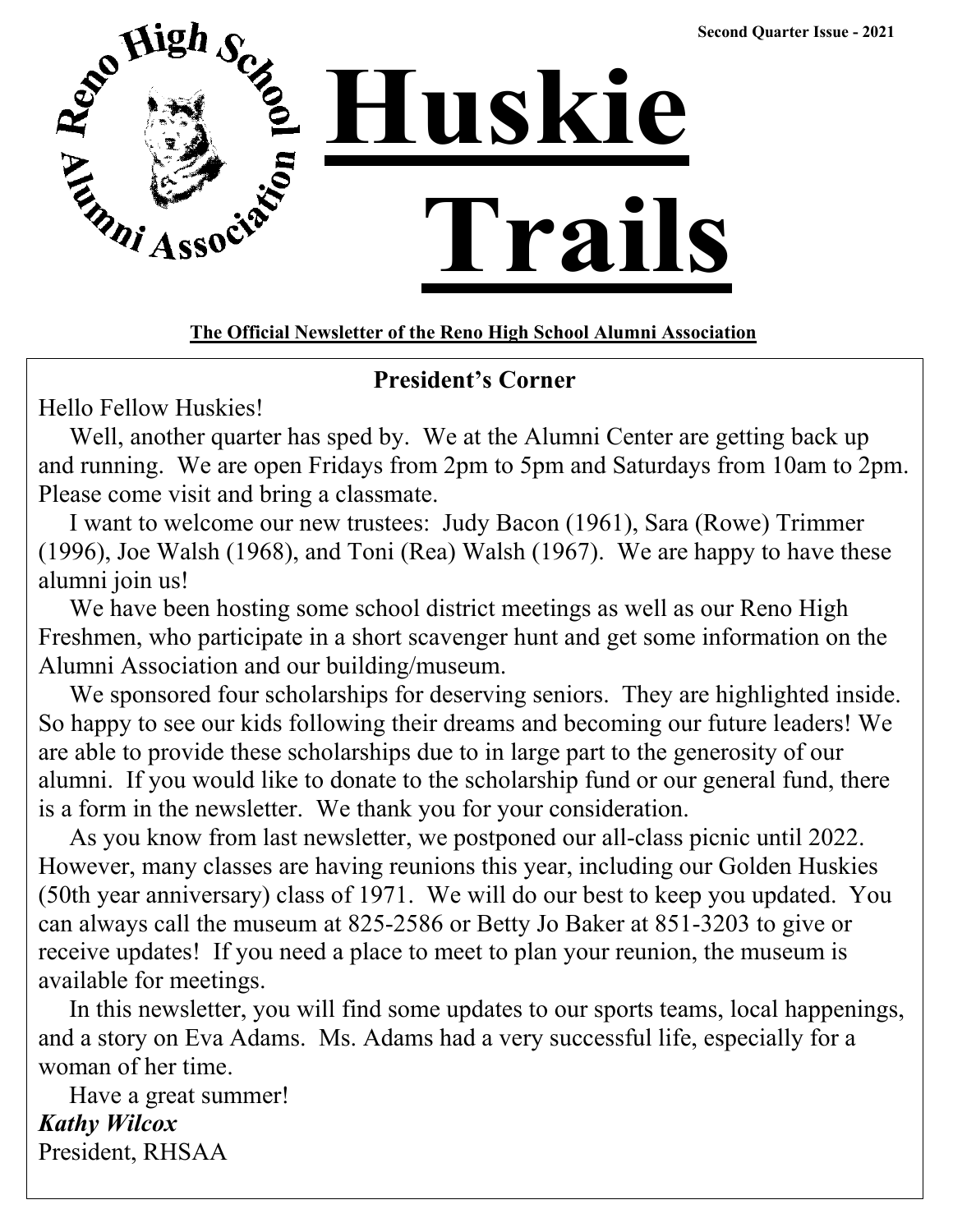

#### **EVA ADAMS**

*Worth her weight in silver, the woman that ran Senator Pat McCarran's office was so highly organized, President Kennedy asked her to manage the U.S. Mint.*

 Eva Adams was born in Wonder, Nevada, a mining camp about thirty-five miles east of Fallon on September 10, 1908. Her father worked for George Wingfield, setting up mining camps. They moved many times. and she was educated in one-room schoolhouses.

 She graduated from **Reno High School in 1924** at the young age of **15** and was quite active in school. Next to her yearbook picture were the words, "She puts the sunshine in the world and friendship into life." Eva was a member of the Girls Club, Glee Club and the RE-WA-NE staff. Two poems were written by her in the yearbook entitled, "The Oceans," (on the next page) and "Did You Ever Think of Nature?" In another part of the yearbook, there was a section of what the ideal senior girl was made of, and Eva was characterized as having a good sense and intelligence.

 She won a scholarship to Vassar. Since the distance was too far and the school too costly, Eva decided to attend the University of Nevada where she became the editor of the school's newspaper, the "Sagebrush." By the age of 19, she was teaching at Las Vegas High School in Southern Nevada.

 On a holiday trip home, she was stranded in a snowstorm along with 40 other people at the Goldfield Hotel, where she met Senator Pat McCarran (1897 Reno High grad). Eva said, "He came in and bought drinks for everybody, and he wasn't running, and I thought what a nice man." She attended Columbia University and in 1940, taught English at the University of Nevada in the English Department. She was hired by Senator McCarran as his office administrator. Eva had a special relationship with Senator McCarran. Many found his personality to be intimidating and sometimes frightening. She was able to intercede on his behalf to facilitate smooth working conditions with other dignitaries and citizens. She quietly protected McCarran from his worst character traits and let the best shine. Eva had a reputation of being the most efficient administrator in the Senate building and was called upon to teach other senator's staffs how to run their offices. While working for McCarran, Eva attended Washington College of Law, American University, Washington D.C. and obtained a Master's degree in law from George Washington University. She passed the bar in both Washington D.C. and Nevada and was admitted to practice before the Supreme Court in 1954. In 1983, she commented, "You know, in my day in Washington, a woman administrative assistant was expected to dress like a queen, act like a lady, think like a man, and work like a dog."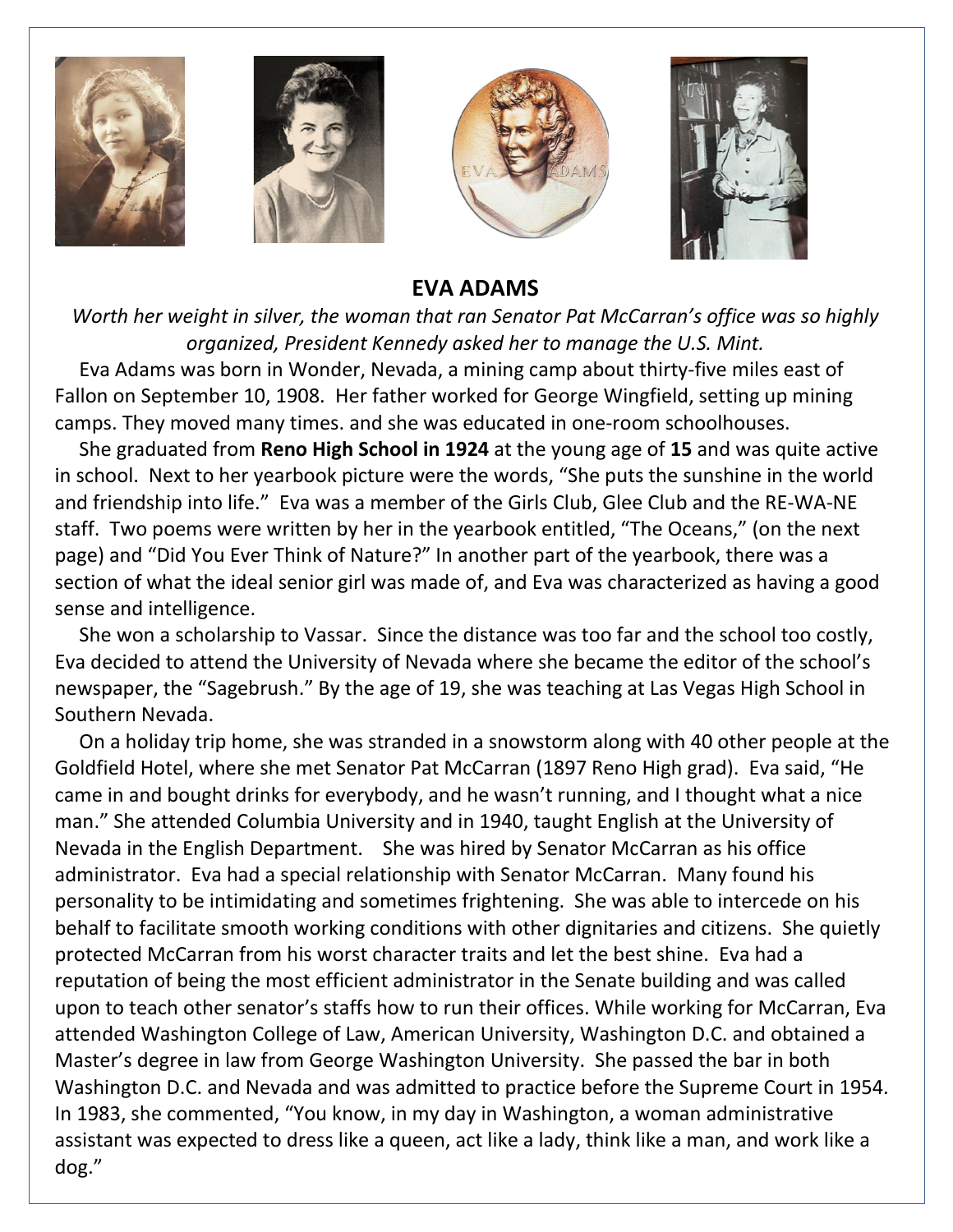After McCarran's death in 1954, Eva managed the office for his successors, Ernest Brown and Alan Bible, until 1961 when the new president, John Kennedy invited her to have lunch is the senate cafeteria and asked her to run the U.S. mint. Eva Adams was the 27<sup>th</sup> Director and the second woman to hold this position. She was the director from September 23, 1961 to September 18, 1969 when Richard Nixon wanted a Republican for the new director's job. She believed her most lasting accomplishment of her career was authorizing and supervising the construction of a new mint in Philadelphia. Eva had the highest public position ever reached by a Nevada woman. Eva was hired by Mutual of Omaha as assistant to the chairman and stayed there until her retirement. She returned to Reno and enjoyed the rest of her life until she passed away on August 23, 1991 at the age of 82.

 In 1963, She received a Distinguished Nevadan Award from the University of Nevada, Reno. In 1966 she was presented with the Treasury Department's Exceptional Service Award. In 1973, Eva was named one of Nevada's Outstanding Women of the Century, and in 1985 was inducted into the Nevada Women's Fund Hall of Fame. In 1982 she completed an oral history entitled, "Windows of Washington, Nevada Education, the U.S. Senate, and the U.S. Mint."

We are proud to have such a wonderful, notable person as a Reno High School Alum.

#### **THE OCEAN**

I played on the beach in sunlight, I walked on the beach at dawn, I stood on the beach at midnight, While the waves rolled on and on.

From millions of tiny brooklets, From thousands of little streams, Through hundreds of fair-sized rivers. Goes water to the ocean of dreams.

People in little rowboats, Rich men in fancy yachts, Travelers in big steamships On the ocean, are just mere dots.

What is this mighty ocean? Why should there be this sea? 'Tis the wonder of all the ages, And so it will evermore be.

Each person was once just a baby, And then was a boy or a girl, So on, 'till each one grew old and died, Just a bubble in all life's whirl.

When I played on the beach in sunlight, When I walked on the beach at dawn, When I stood on the beach at midnight, 'Twas just life's whirl, on and on.

> *By EVA ADAMS, Class of 1924 From the 1924 yearbook*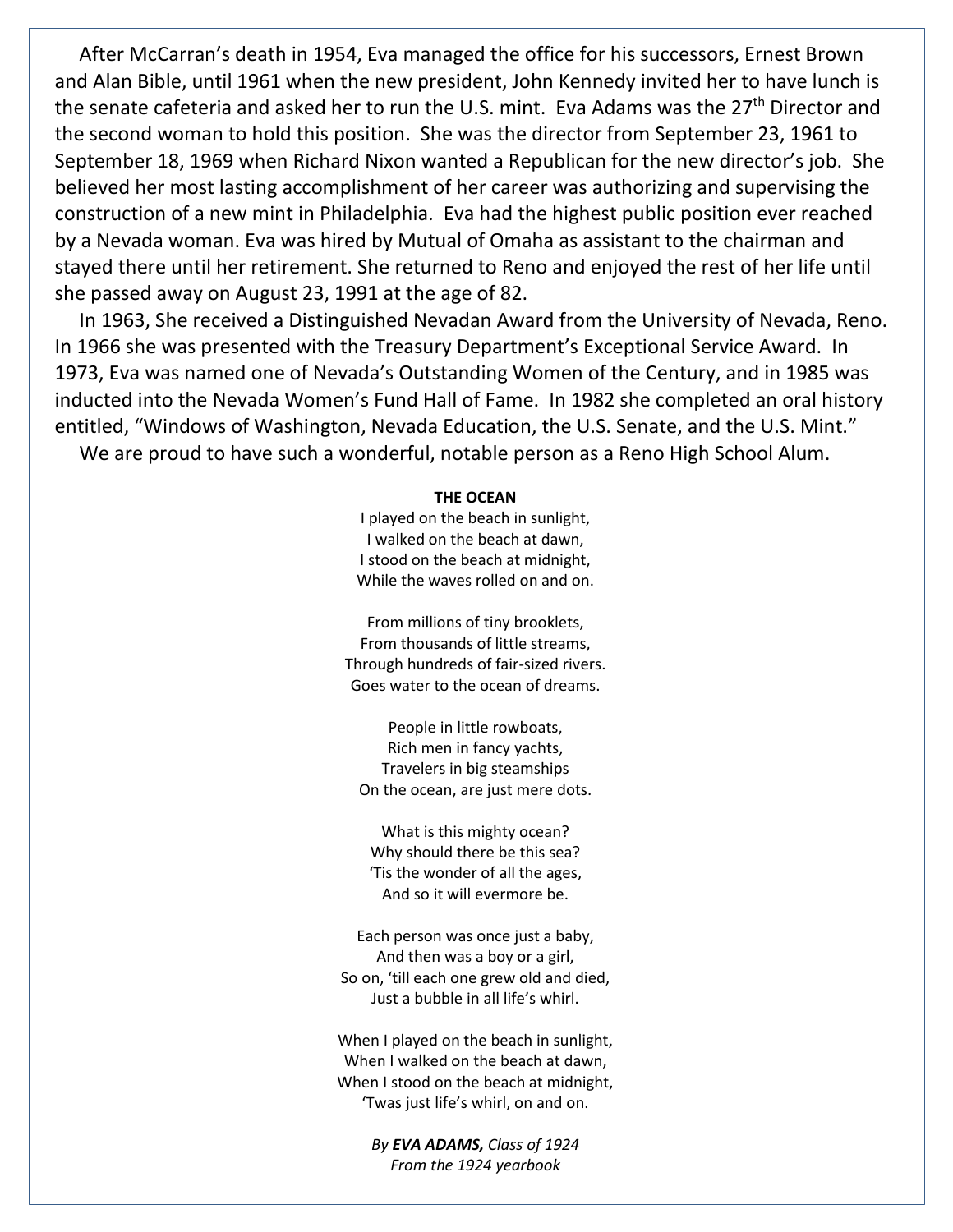#### **AROUND THE RHS CAMPUS**

- 1. Reno High's **We the People** class placed 3rd in the nation. Congratulations to the team and Richard Clark as the group's advisor. During this national civic competition, students testify before panels of judges to present and debate their positions on questions surrounding the U.S. Constitution. Incline High came in  $8<sup>th</sup>$ .
- 2. The 2021 graduation ceremony will take place on June 17 on the Foster football field with a senior carnival scheduled after.
- 3. The girl's Cross-Country team placed first in the 5A Northern Nevada conference. Senior Penny Smeardon won the girl's cross-country regionals. She was recently named Girls Track Athlete of the year and girls Athlete of the year. She and plans to run for UNR next year.
- 4. Boy's cross-country coach, Joe Parker, was selected as coach of the year.
- 5. The girl's swim team won the Northern Nevada 5A title.
- 6. The RHS College and Career Center has been renamed in honor of recently retired Linda Feroah who was a teacher, coach, and assistant principal for 30 years.
- 7. RHS had 11 seniors who signed intent to play college athletics.
- 8. Cadet Athena McKemy won the District JROTC Cadet of the Year competition and Cadet Jinren Jiang won the Junior Leader of the Year Award. The significance is that out of all the JROTC programs in the district and all the cadets, Reno JROTC won both events.
- 9. Senior Luke Hobson earned a berth in the USA Swimming Olympic Trials in Omaha Nebraska. He will be swimming for the University of Texas in the fall.
- 10. The RGJ ran a story about senior Ryan Guinn who was born with two heart conditions, which required open heart surgery when he was 13 months old. Today he is one or the top sprinters in the North, and in the state.

# **RHS BASEBALL 2021**

# *Partly taken from the RGJ Sports Section April 30, 2021*



 On the backs of their practice jerseys are the letters, "TPW" meaning Tough People Win. This moto contributes to Reno High consistently being the top baseball team in the North.

 This year, the Huskies had a remarkable season with a 16-1 record, and the team won 5A NIAA Northern Regional Baseball Championship. The Huskies were

loaded with seniors last season, which was cut short after seven games due to the pandemic. This year's team did not inherit the leadership that usually comes from each class above.

 Huskies success stems from hard practices, and many players say it is an honor to play for Reno high and Coach Pete Savage (RHS class of 1979). Practices are highly structured with each drill listed minute-by-minute. During the summer, many of the players are also on the Reno Knights coached by Savage.

 "We try to teach them every day," Savage said. "We work extremely hard to develop players. Our philosophy is to develop them as people first, players second. Make them into better men, then they become better players and they become a better team."

Savage in his 27<sup>th</sup> season as head coach at Reno, said a lot of city and business leaders played baseball at the school. "We have a lot of great traditions," Savage said. "It's not just about the four years you're here. Once you join, you've joined for life. I take great pride in that because everybody on our team is treated equally, whether you play every single inning or you play very little, everyone is treated equal."

Congratulations to Coach Savage and the winning baseball team this year.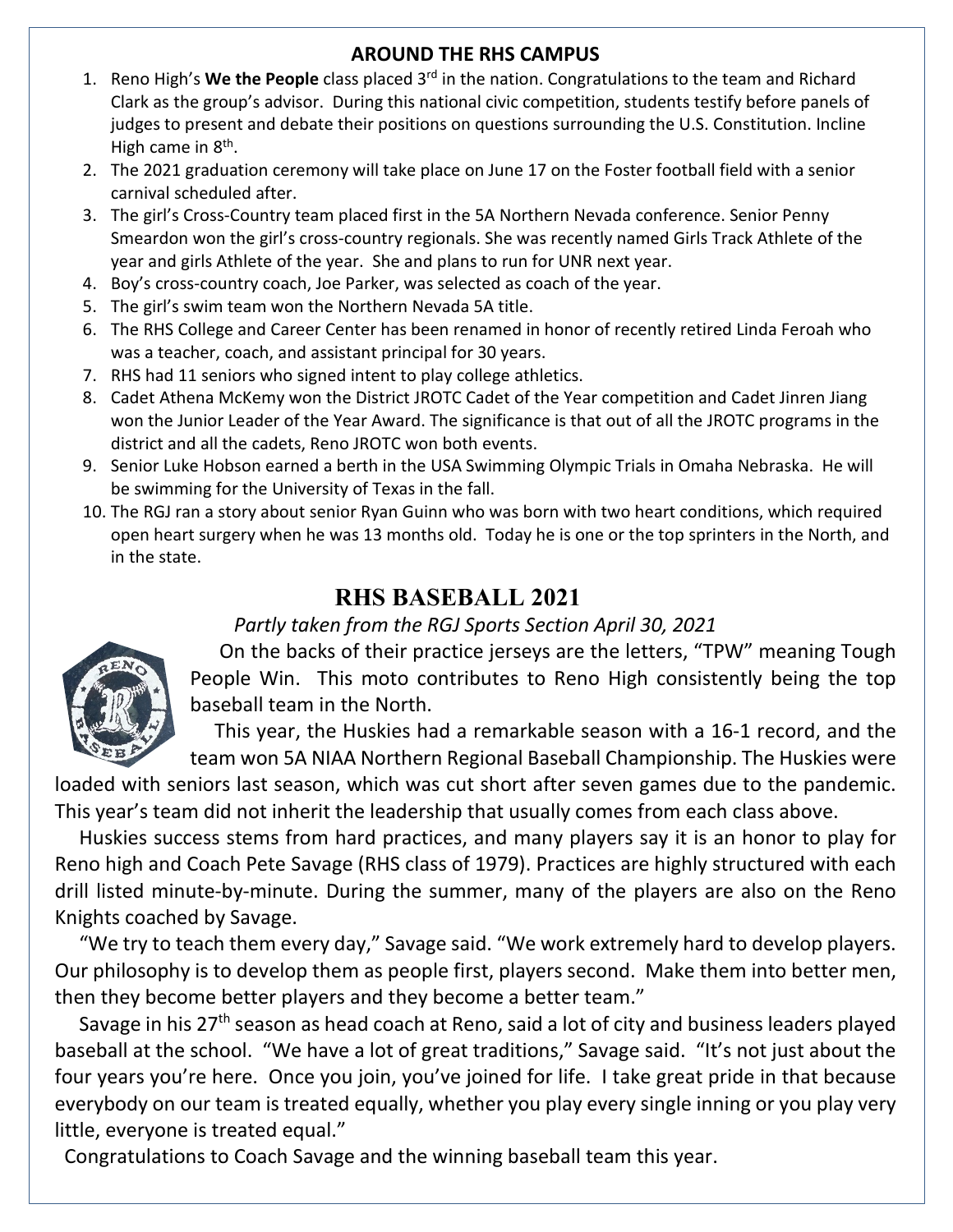# RHSAA SCHOLARSHIP WINNERS 2021



**Maitane Woodin** Plans to attend the University of Utah majoring in Art or Design



**Harland Dubois** Will attend Colorado School of Mines and major in Engineering Physics.



**Ryan Guinn** Wants to attend Gonzaga University and major in Computer Science.



**Ella Cantera** Plans to attend the University of London in the UK and major in Global Health and Social anthropology.



**Aliza Davis** is the Westover Family Scholarship winner. The RHSAA and Betty Jo Baker coordinate the awarding of this scholarship on behalf of the Westover Family Trust. This scholarship is one of the top scholarships offered to Reno High graduates. Aliza plans to attend Loyola Marymount University in Los Angeles, California and major in Political Science with a minor in Dance.

# **ALUMNI NEWS**

- 1. Ed Fair, class of 72, died recently. He was a RHSAA board member for several years.
- 2. Sarah (Rowe)Trimmer, class of 1996, has been elected RHS Booster Club president. She recently joined the RHSAA board.
- 3. Alumni who play professional sports Christian Chamberlain (2017), Kansas City Royals, Garrett Hampson (2013), Colorado Rockies, and Justin Watland (2014) Winnipeg Goldeneyes.
- 4. Former Reno basketball star, Olek Czyz (class of 2008), has been hired as the new Galena High School basketball coach. When he played for Reno, he was on two state championship teams then played for Duke University. Czyz later played for the Wolf Pack for two years. He played for the Chicago Bulls and the Portland Trailblazers then played professionally in Europe.
- 5. Nick Hamilton, class of 1996, was killed in a jet crash in Las Vegas recently. Nick was the Huskie Battalion Commander, attended the Air Force Academy, and flew fighter jets for 20 years.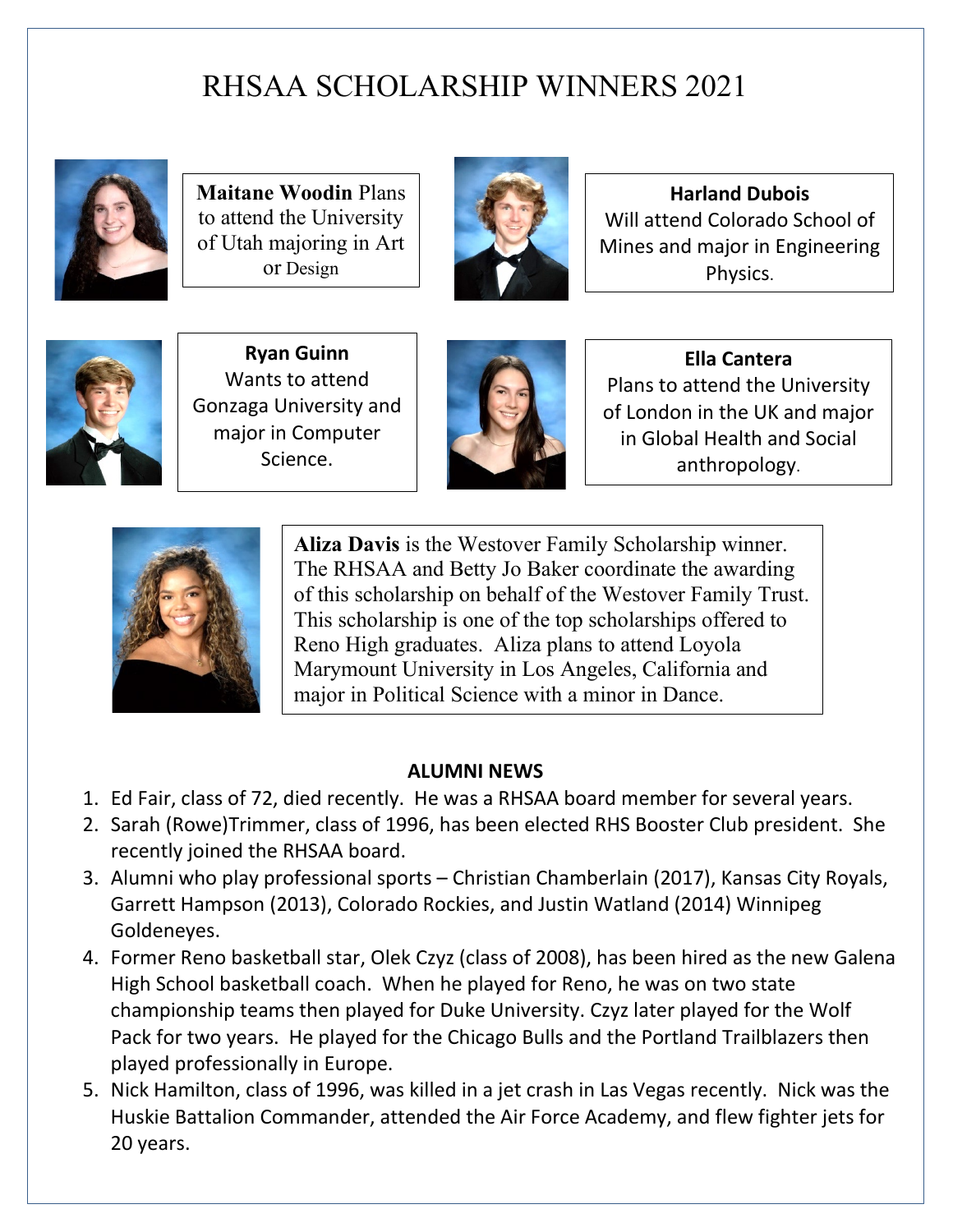#### **WHAT I LEARNED IN HOME SCHOOL**.

- 1. MY MOTHER TAUGHT ME RELIGION. "You better pray that will come out of the carpet."
- 2. MY FATHER TAUGHT ME ABOUT TIME TRAVEL. "If you don't straighten up, I'm going to knock you into the middle of next week."
- 3. MY FATHER TAUGHT ME LOGIC. "Because I said so, that's why."
- 4. MY MOTHER TAUGHT ME MORE LOGIC. "If you fall out of that swing and break your neck, you're not going to the store with me."
- 5. MY MOTHER TAUGHT ME FORESIGHT. "Make sure you wear clean underwear, in case you're in an accident.
- 6. MY FATHER TAUGHT ME IRONY. "Keep crying, and I'll give you something to cry about."
- 7. MY MOTHER TAUGHT ME ABOUT THE SCIENCE OF OSMOSIS. "Shut your mouth and eat your supper."
- 8. MY MOTHER TAUGHT ME ABOUT CONTORTIONISM. "Just you look at that dirt on the back of your neck."
- 9. MY MOTHER TAUGHT ME ABOUT STAMINA. "You'll sit there until all that spinach is gone!"
- 10. MY MOTHER TAUGHT ME ABOUT WEATHER. "This room of yours looks as if a tornado went through it."
- 11. MY MOTHER TAUGHT ME ABOUT HYPOCRISY. "If I told you once, I've told you a million times, don't exaggerate!"
- 12. MY FATHER TAUGHT ME THE CIRLE OF LIFE. "I bought you into this world, I can take you out."
- 13. MY MOTHER TAUGHT ME ABOUT BEHAVIOR MODIFICATION. "Stop acting like your father!"
- 14. MY MOTHER TAUGHT ME ABOUT ENVY. "There are millions of less fortunate children in this world who don't have wonderful parents like you do."
- 15. MY MOTHER TAUGHT ME ABOUT ANTICIPATION. "Just wait until your father gets home."
- 16. MY MOTHER TAUGHT ME HOW TO BECOME AN ADULT. "If you don't eat your vegetables, you'll never grow up."
- 17. MY MOTHER TAUGHT ME WISDOM. "When you get to be my age, you'll understand."
- 18. MY MOTHER TAUGHT ME MORE WISDOM. "Shut that door behind you. Do you think you were born in a barn?"
- 19. MY FATHER TAUGHT ME ABOUT JUSTICE. "One day you'll have kids, and I hope they turn out just like you."

# **QUICK THINKING**

I was stopped by the police around 2 am this morning. The officer asked me where I was going at that time. I replied, "I'm on my way to a lecture about alcohol abuse and the effects it has on the human body as well as the dangers of smoking and staying out late."

The officer replied, "Oh really ….. and who is giving that lecture at this time of night?" "My wife"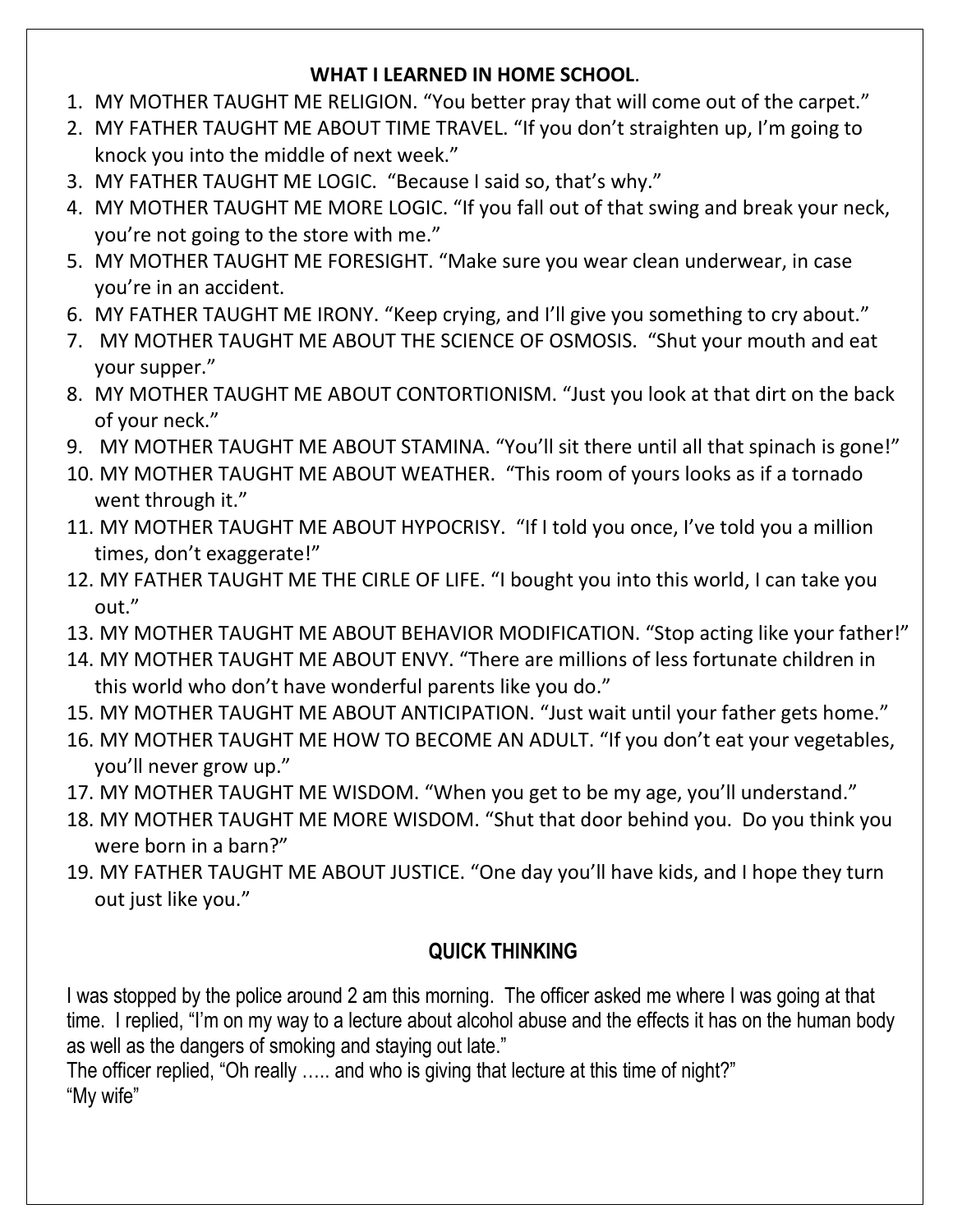# **Class Reunions for 2021**

 $\overline{a}$ 

1951- 70 years – August 14-15 Contact Betty Jo Baker 851-3203 1953 - 68 Years – September 17 Contact Joanne Petre 323-7770 1970 – 51 Years – August 13-14 Contact Sam Francovich 825-1180 1971 – 50 Years – Sept 24-26 – Contact Ron Fuchs 1-865-203-8035 or Cindy Baker 544-6458

#### **DONATIONS**

*Some have asked how to donate, on behalf of a friend, relative, or love one, to the RHS Alumni Association general fund or the scholarship fund. We recommend using the following form to express your wishes.*

| <b>DONATION TO RHS ALUMNI ASSOCIATION</b>                    |  |                                                                                                                                                                                                                                                        |  |
|--------------------------------------------------------------|--|--------------------------------------------------------------------------------------------------------------------------------------------------------------------------------------------------------------------------------------------------------|--|
| General Fund __________                                      |  | Scholarship Fund<br>Scholarship Fund<br>Scholarship Fund<br>Scholarship Fund<br>Scholarship Fund<br>Scholarship Fund<br>Scholarship Fund<br>Scholarship Fund<br>Scholarship Fund<br>Scholarship Fund<br>Scholarship Fund<br>Scholarship Fund<br>Schola |  |
| Enclosed is $\sim$                                           |  | In Memory of ______________________                                                                                                                                                                                                                    |  |
|                                                              |  | In Honor of _______________________                                                                                                                                                                                                                    |  |
|                                                              |  |                                                                                                                                                                                                                                                        |  |
|                                                              |  |                                                                                                                                                                                                                                                        |  |
| Send Acknowledgement to:                                     |  |                                                                                                                                                                                                                                                        |  |
|                                                              |  |                                                                                                                                                                                                                                                        |  |
| Donations are tax deductible. Please make checks payable to: |  | Reno High School Alumni Association<br>P.O. Box 5807<br>Reno, Nevada 89513                                                                                                                                                                             |  |